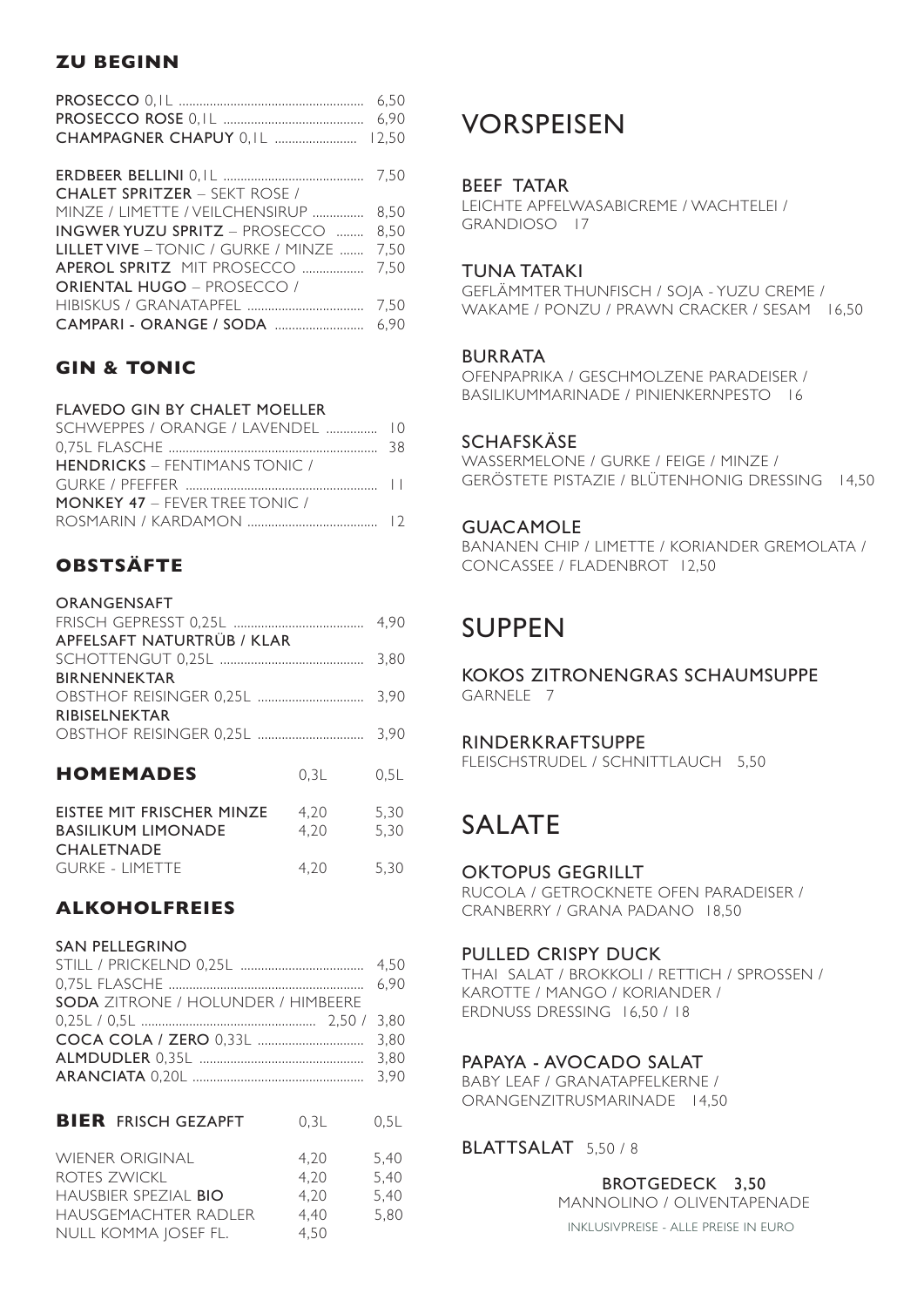

# HAUPTGÄNGE

VEGAN

## GELBES THAI GEMÜSE CURRY

CASHEW NÜSSE / CHILI / KORIANDER / ANANAS / GEDÄMPFTER REIS 18,50

AUS HEIMISCHER WEIDEHALTUNG FILETSTEAK / SESAM 220G. (INNVIERTEL) 29 KALBS RIB EYE 300G. (KREMSTAL) 31

BEIRIED 220G. (INNVIERTEL) 26

BEILAGEN ZUR WAHL IE 4,90 RATATOUILLE / SPINAT / SÜSSKARTOFFEL FRIES / ROSMARIN - BABYKARTOFFEL / ERDÄPFELGRATIN /

SAUCEN & DIPS ZUR WAHL IE 1,90 CHIMICHURRI / TRÜFFELCREME / SOUR CREAM WHISKY PFEFFERSAUCE / SWEET CHILI SAUCE / BARBECUE SAUCE

## **FLEISCH**

REHRÜCKEN BRIOCHE / AMARANTH / BRIOCHECREME / ZWETSCHKE 31

FILETSPITZEN SAUCE STROGANOFF / FETTUCCINE 26,50

# ORIGINAL WIENER SCHNITZEL

ERDÄPFELSALAT 23

# KALBSBACKERL

GETRÜFFELTES ERDÄPFELPÜREE / BABYKAROTTE 22,50

# MAISHUHN TERIYAKI (SUMMTAL)

SÜSSKARTOFFEL PÜREE / PAK CHOI 21,50



"CHALET CHEESEBURGER" 100% BEEF / CHEDDAR CHEESE / SOUR CREAM SPECK / AVOCADOCREME / SÜSSKARTOFFEL FRIES 19,50

GERNE AUCH ALS DOUBLE BEEF BURGER + 4 

# **FISCH**

# **THUNFISCH**

TAGLIATELLE / SHIITAKE SAUCE / SOJASPROSSE / ZUCKERERBSENSCHOTE / FRÜHLINGS GEMÜSE / SESAM 27

# LACHS

TERIYAKI / GRÜNER OFEN SPARGEL / SESAM / REIS GEDÄMPFT 26

**OKTOPUS** 

PAPRIKA CHILI HUMMUS / SAUERRAHM / SPANISCHE PIMENTOS / RAUCHÖL 25

SPARGELRISOTTO

GARNELE 19,50

HAUSGEMACHTE PASTA

TRÜFFEL TAGLIOLINI SOMMER TRÜFFEL / RAHMSAUCE 23,50

CHORIZO TAGLIOLINI

SPANISCHE CHORIZO / PARADEISER SAUCE / BASILIKUM / GRANA 17,50

BEI UNVERTRÄGLICHKEITEN ODER ALLERGIEN BITTEN WIR EUCH UNSER SERVICEPERSONAL ZU INFORMIEREN